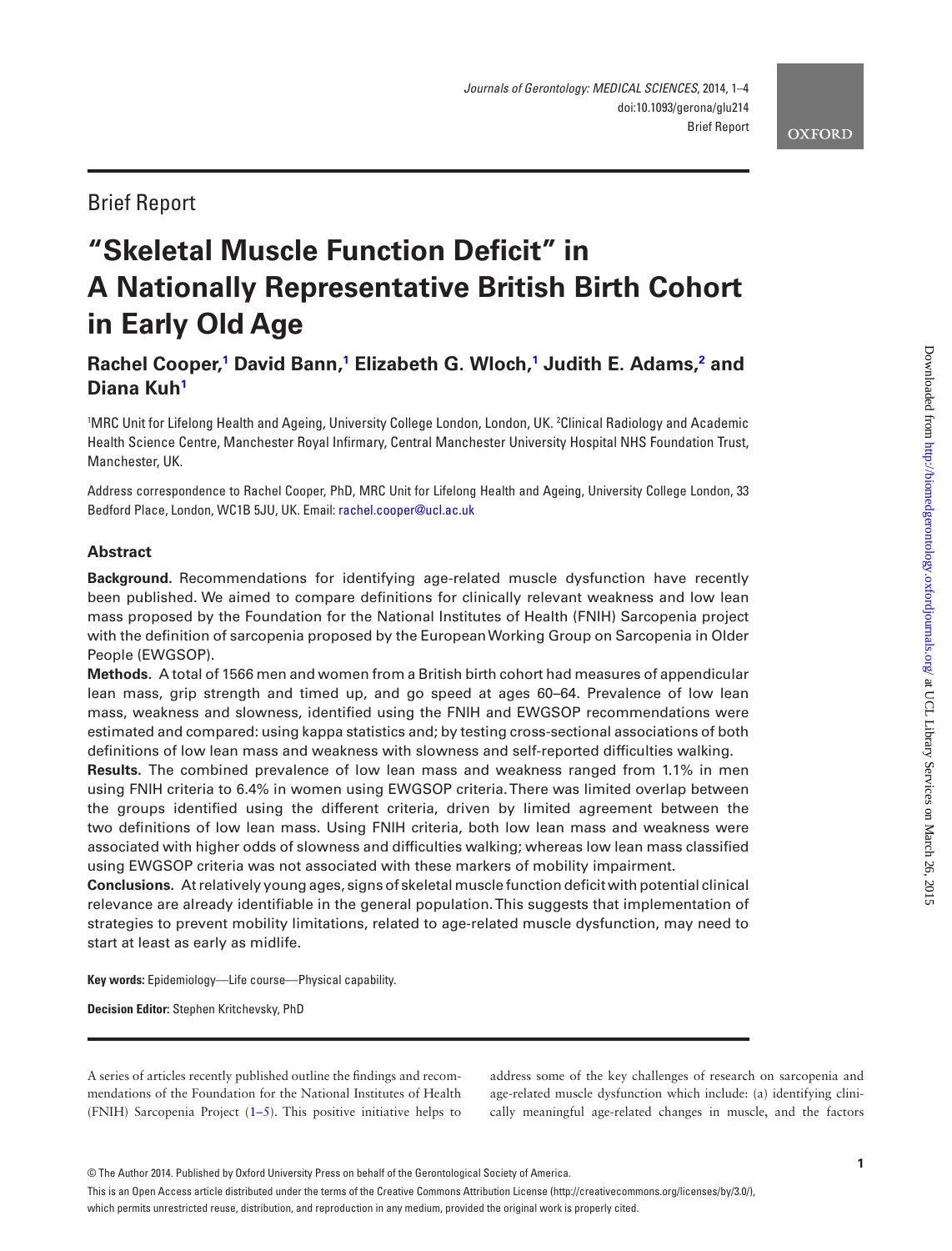across life that drive these changes and; (b) identifying modifiable targets for intervention which may reduce the detrimental impact of these changes on functional and clinical outcomes. If these and other initiatives result in more widely agreed operational definitions for what has recently been termed "skeletal muscle function deficit" ([6](#page-3-1)), this may offer greater opportunities for evidence synthesis.

In direct response to the call made to evaluate the FNIH recommendations in other study populations  $(1,4,5)$  $(1,4,5)$  $(1,4,5)$  $(1,4,5)$ , we aimed to use data from a nationally representative British birth cohort study [\(7\)](#page-3-4), to compare the definitions for clinically relevant weakness and low lean mass proposed by the FNIH  $(2,3)$  $(2,3)$  $(2,3)$  with the definition of sarcopenia proposed by the European Working Group on Sarcopenia in Older People (EWGSOP) [\(8\)](#page-3-7) which is now being applied in a wide range of settings ([9–11](#page-3-8)). As mobility impairment has been identified as an important primary outcome [\(1,](#page-3-0)[4](#page-3-2)) this comparison included tests of the associations of low lean mass and weakness with slow walking speed and self-reported difficulties walking.

#### **Methods**

#### Study Population

The Medical Research Council National Survey of Health and Development (NSHD) is a socially stratified sample of 5362 singleton births that took place in one week of March 1946 in mainland Britain. Between 2006 and 2010 (at 60–64 years), 2856 eligible study members (those known to be alive and living in England, Scotland, or Wales) were invited for assessment at one of six clinical research facilities (CRFs) or to be visited by a research nurse at home; 2229 were assessed (1690 at a CRF) [\(7\)](#page-3-4). Relevant ethical approval was obtained and participants provided written consent.

#### Measures At 60–64 Years

As described in detail elsewhere [\(12](#page-3-9)[,13](#page-3-10)), measures of body composition (including appendicular lean mass [ALM] [the sum of the fat free mass in the limbs excluding bone mineral content]) were obtained for study participants who attended a CRF, in the supine position using a QDR 4500 Discovery DXA scanner (Hologic Inc, Bedford, MA).

Strength and physical performance were assessed by trained nurses during the CRF or home visit using standardized protocols. Grip strength (kg) was assessed using an electronic handgrip dynamometer [\(14](#page-3-11)). Three values were recorded for each hand; then the highest was used in analyses. Walking speed was assessed using the timed-up and go (TUG) test, with participants instructed to rise from a chair, walk 3 m at a normal pace, turn around, return to the chair, and sit down. The time taken to complete the test was recorded and the speed (m/s) calculated. Participants were also asked whether they had difficulty walking for quarter of a mile on the level because of long-term health problems. Height and weight were measured and used to calculate body mass index (BMI;kg/m<sup>2</sup>).

#### Analyses

After deriving the variables required (ie  $\Lambda$ LM adjusted for height<sup>2</sup>, ALM:BMI ratio, and walking speed, by multiplying TUG speed by 1.62, based on comparisons of TUG and walking speeds in other British study populations with both measures [[15\]](#page-3-12)), the FNIH and EWGSOP cut-points for low lean mass, weakness and slowness were applied. Those participants in the potential analytic sample, who were unable to complete the grip strength  $(n = 17)$  or TUG  $(n = 8)$  assessment for health reasons (which included arthritis, other

musculoskeletal conditions, and cardiorespiratory problems), were categorised as weak and slow, respectively.

Prevalence estimates of low lean mass, weakness, slowness, and the combinations of these outcomes were calculated. Cohen's kappa was used to compare the different definitions. Logistic regression was used to estimate the odds ratios of slowness and self-reported difficulty walking associated with the different definitions of low lean mass and weakness. Gender-specific analyses were conducted on the sample with complete data on lean mass, grip strength, and walking speed ( $n = 1566$ ). Sensitivity analyses, conducted to test the impact of including those people unable to perform the grip strength and TUG assessments in the main analyses and to assess the robustness of findings, are described in [Appendix 1](http://biomedgerontology.oxfordjournals.org/lookup/suppl/doi:10.1093/gerona/glu214/-/DC1).

#### **Results**

To aid comparison with similar estimates in other studies, baseline characteristics of the sample included in analyses are presented in [Appendix 2.](http://biomedgerontology.oxfordjournals.org/lookup/suppl/doi:10.1093/gerona/glu214/-/DC1) Prevalence estimates of low lean mass, weakness and slowness, and the combinations of these outcomes are shown in [Table 1](#page-1-0). Estimates of each of these three outcomes alone were much higher than combinations of these outcomes, reflecting limited overlap (see [Appendix 3](http://biomedgerontology.oxfordjournals.org/lookup/suppl/doi:10.1093/gerona/glu214/-/DC1)). As the FNIH criteria are more restrictive ([5](#page-3-3)), prevalence estimates using these criteria were slightly lower than those using EWGSOP criteria.

There was limited overlap between the groups identified as having both low lean mass and weakness using the different criteria (Ҡ = .23 in men, .09 in women), driven by limited agreement between the two definitions of low lean mass ( $K = .10$  in men, .02 in women); 31.6% of men and 40.5% of women had low lean mass according to at least one definition, but only 4.8% of men and 5.0% of women were identified by both definitions.

<span id="page-1-0"></span>**Table 1.** Prevalence Estimates (%) of Low Lean Mass, Weakness and Slowness Identified Using FNIH ([1\)](#page-3-0) and EWGSOP [\(8\)](#page-3-7) Criteria (*n* = 747 men, 819 women)

|                                             | <b>FNIH</b> |       | <b>EWGSOP</b>    |       |
|---------------------------------------------|-------------|-------|------------------|-------|
|                                             | Men         | Women | Men              | Women |
| Low lean mass                               | 15.7        | 14.9  | 20.8             | 30.7  |
| Weakness                                    | 4.0         | 6.4   | 7.5              | 18.2  |
| Slowness                                    | 9.0         | 9.7   | 9.0              | 9.7   |
| Weakness and low lean mass                  | 1.1         | 2.0   | 2.3              | 6.4   |
| (Slowness or weakness) and<br>low lean mass | 3.1         | 2.7   | 4.4              | 7.3   |
| Slowness and weakness and<br>low lean mass  | 0.3         | 0.7   | $\left( \right)$ | 0.9   |

Cut-points:

Low lean mass (applied to ALM:BMI ratio for FNIH and ALM/ht<sup>2</sup> for EWGSOP):

FNIH: Men < 0.789; women < 0.512.

EWGSOP: Men  $\leq 7.23 \text{ kg/m}^2$ ; women  $\leq 5.67 \text{ kg/m}^2$ .

Weakness (applied to grip strength):

FNIH: Men < 26kg; women < 16kg.

EWGSOP: Men < 30kg; women < 20kg.

Slowness (applied to TUG speed after conversion to walking speed): FNIH and EWGSOP: ≤0.8 m/s.

ALM, appendicular lean mass; BMI, body mass index; EWGSOP, European Working Group on Sarcopenia in Older People; FNIH, Foundation for the National Institutes of Health; TUG, timed-up and go test.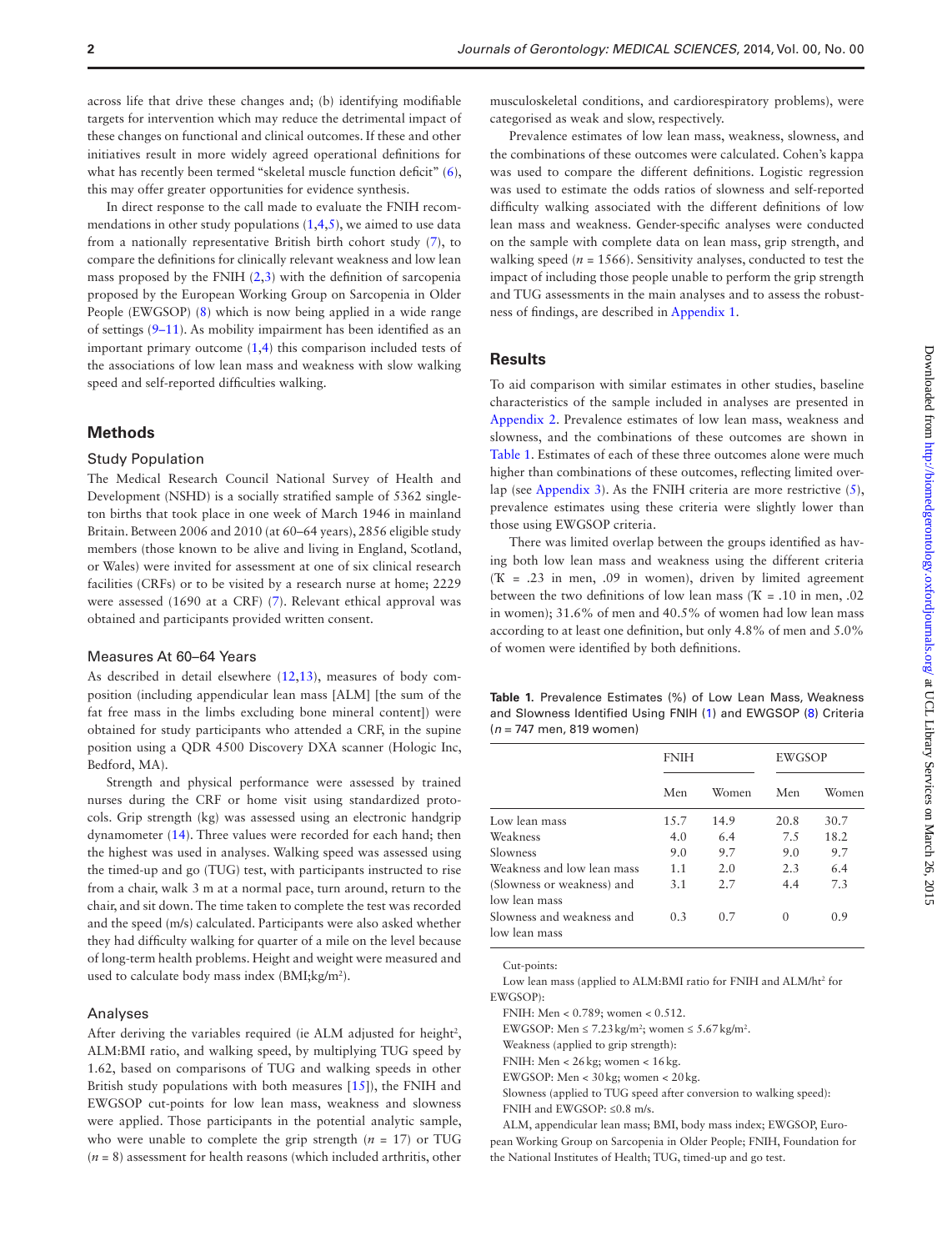Using the FNIH criteria, low lean mass and weakness were both associated with higher odds of slowness and self-reported difficulties walking [\(Table 2\)](#page-2-0). Low lean mass classified using the EWGSOP criteria was not associated with mobility limitation.

Findings from sensitivity analyses suggested that there was no major impact on findings of including those people unable to complete the grip strength and TUG assessments for health reasons [\(Appendix 1\)](http://biomedgerontology.oxfordjournals.org/lookup/suppl/doi:10.1093/gerona/glu214/-/DC1).

## **Discussion**

In a nationally representative British birth cohort study, assessed in early old age, between 2.7% and 7.3% of the population were identified as having both low lean mass and either weakness or slowness according to two sets of recently published criteria (FNIH: 3.1% of men, 2.7% of women; EWGSOP: 4.4% of men, 7.3% of women) [\(1,](#page-3-0)[8](#page-3-7)). Both definitions of weakness and the FNIH definition of low lean mass were strongly associated with slowness and self-reported difficulties walking. Despite producing lower prevalence estimates of low lean mass and weakness, the FNIH definitions were more strongly associated with mobility limitations than the EWGSOP definitions.

These analyses respond to the call to evaluate recently proposed criteria for the identification of clinically meaningful age-related changes in muscle mass, strength, and performance in other study populations  $(1,4,5)$  $(1,4,5)$  $(1,4,5)$  $(1,4,5)$ . While the focus of existing research has been on populations aged 65 years and older (often with a mean age of 70 or older), our analyses of the NSHD at ages 60–64 highlights that at relatively young ages, signs of skeletal muscle function deficit with potential clinical relevance are already present in the general

<span id="page-2-0"></span>Table 2. Odds Ratios of Slowness and Self-reported Difficulties Walking by Low Lean Mass and Weakness Identified Using FNIH and EWGSOP Criteria

|                            | Odds ratio (95% CI) of: |                                 |  |
|----------------------------|-------------------------|---------------------------------|--|
|                            | Slowness*               | Difficulty Walking <sup>+</sup> |  |
| Low lean mass              |                         |                                 |  |
| <b>FNIH</b>                |                         |                                 |  |
| Men                        | 2.35(1.33, 4.17)        | 3.44(1.93, 6.11)                |  |
| Women                      | 1.80(1.03, 3.18)        | 2.59(1.48, 4.53)                |  |
| <b>EWGSOP</b>              |                         |                                 |  |
| Men                        | 1.22(0.68, 2.21)        | 0.77(0.38, 1.55)                |  |
| Women                      | 0.86(0.51, 1.44)        | 0.61(0.34, 1.10)                |  |
| Weakness                   |                         |                                 |  |
| <b>FNIH</b>                |                         |                                 |  |
| Men                        | 4.87(2.13, 11.12)       | 4.73(2.01, 11.16)               |  |
| Women                      | 3.13(1.57, 6.26)        | 5.34(2.76, 10.33)               |  |
| <b>EWGSOP</b>              |                         |                                 |  |
| Men                        | 3.57(1.81, 7.04)        | 2.84(1.35, 5.97)                |  |
| Women                      | 2.63(1.59, 4.35)        | 3.10(1.84, 5.24)                |  |
| Low lean mass and weakness |                         |                                 |  |
| <b>FNIH</b>                |                         |                                 |  |
| Men                        | 3.46(0.68, 17.47)       | 7.30 (1.70, 31.32)              |  |
| Women                      | 6.00(2.12, 16.98)       | 15.88 (5.71, 44.13)             |  |
| <b>EWGSOP</b>              |                         |                                 |  |
| Men                        |                         | 0.72(0.09, 5.54)                |  |
| Women                      | 1.50(0.65, 3.45)        | 1.81(0.78, 4.18)                |  |

See [Table 1](#page-1-0) for definitions of low lean mass, weakness and slowness.

\**n* = 747 men, 819 women.

 $^{\dagger}$ *n* = 745 men, 817 women.

FNIH, Foundation for the National Institutes of Health; EWGSOP, European Working Group on Sarcopenia in Older People.

population; reflected in the finding of strong associations of weakness and low lean mass with increased odds of mobility limitation. This suggests that there may be opportunities for effective intervention at least as early as midlife to prevent mobility limitations that are related to age-related muscle dysfunction.

That some people in a general population in early old age already fell below cut-points for low lean mass, weakness and slowness may be due to initial developmental differences as well as earlier onset or accelerated rates of age-related decline in some individuals. Future studies, ideally with longitudinal assessment of muscle from earlier in life, should investigate these different pathways which may be associated with different health and disability prospects.

That the FNIH definition of low lean mass (which includes adjustment for BMI) was associated with slowness and difficulties walking; whereas, the EWGSOP definition of low lean mass (which includes adjustment for height) was not provided further evidence of the need to take account of BMI or fat mass when identifying those most likely to have insufficient muscle to support movement. As the FNIH definition uses a ratio of ALM to BMI, follow-up work is required to identify whether interventions targeting ALM, fat mass, or both are most effective in preventing future mobility disability.

This study has a number of major strengths as well as limitations which have recently been discussed in detail elsewhere [\(12](#page-3-9)). For example, our study population was selected to be nationally representative at baseline and remains so in many respects ([16](#page-3-13)). However, our main analyses were restricted to those with complete data on all three outcomes. As highlighted previously [\(12\)](#page-3-9), measures of lean mass were only attained for those people who underwent a DXA assessment during a CRF visit and, as also seen in most other studies which include detailed clinical assessments of muscle, these participants were in better health and less obese than those who were visited at home. Our sensitivity analyses (see [Appendix 1\)](http://biomedgerontology.oxfordjournals.org/lookup/suppl/doi:10.1093/gerona/glu214/-/DC1) suggest that this may have led to underestimates of the prevalence of low lean mass, weakness and slowness suggesting that the need for earlier intervention may be even greater than our main results suggest.

Lean mass and walking speed were not assessed in the NSHD until the most recent data collection, and so we are currently limited to cross-sectional analyses of their associations with other outcomes alongside our prospective studies of their determinants [\(12](#page-3-9)[,13](#page-3-10)). However, repeated measures of functional and clinical outcomes planned for future waves of data collection will facilitate longitudinal analysis of the consequences of skeletal muscle function deficit.

# **Supplementary Material**

Supplementary material can be found at: [http://biomedgerontology.](http://biomedgerontology.oxfordjournals.org/lookup/suppl/doi:10.1093/gerona/glu214/-/DC1) [oxfordjournals.org/](http://biomedgerontology.oxfordjournals.org/lookup/suppl/doi:10.1093/gerona/glu214/-/DC1)

#### **Funding**

This work was supported by the UK Medical Research Council (Programme code MC\_UU\_12019/4). The study sponsors played no role in study design, the collection, analysis, and interpretation of data, the writing of the article, or the decision to submit it for publication.

## **Acknowledgments**

The authors are grateful to NSHD study members who took part in this latest data collection for their continuing support. We also thank all members of the NSHD scientific and data collection teams (for full details of the centers involved who we wish to thank, please see [[12](#page-3-9)[,13\]](#page-3-10)).